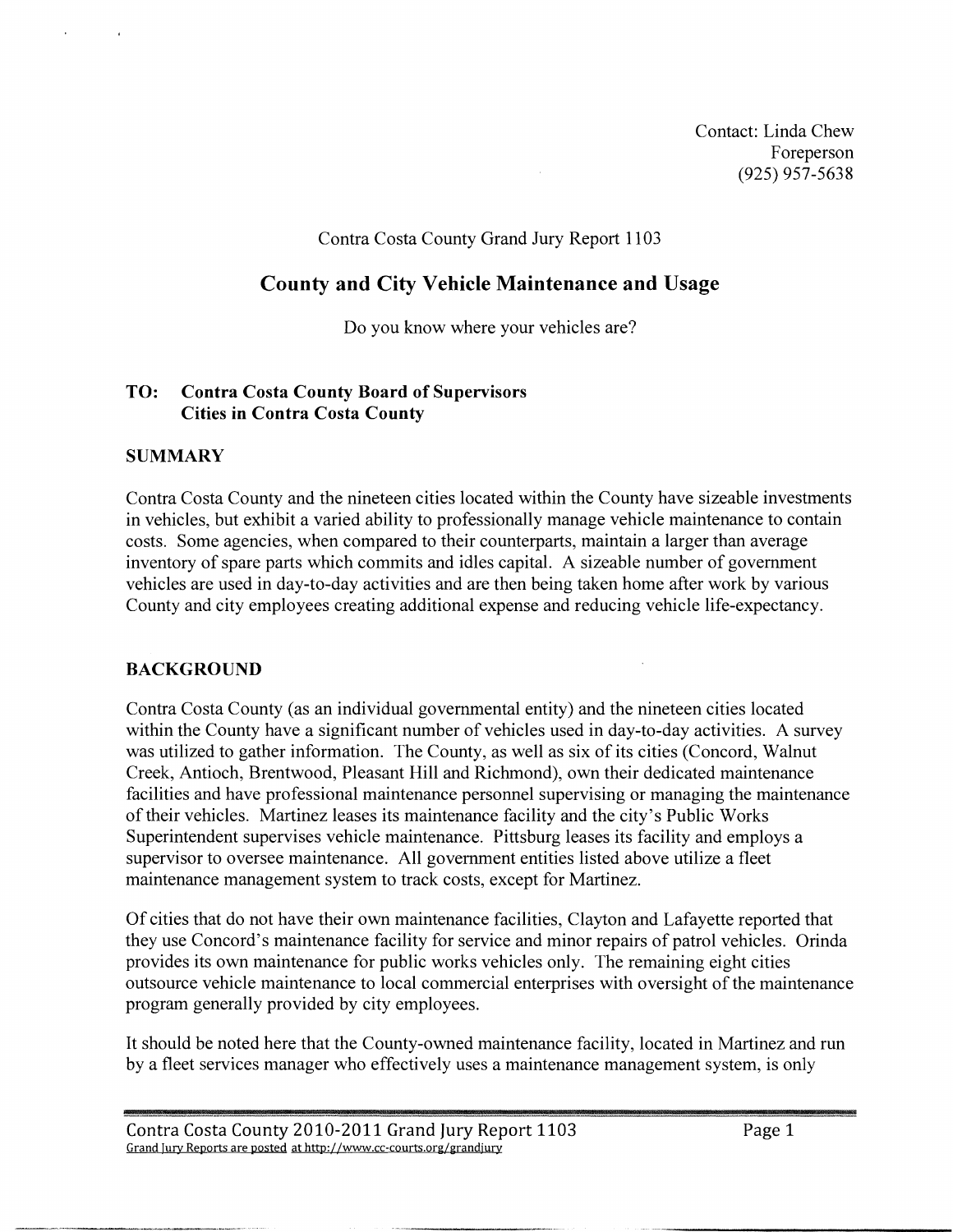about six miles from the Martinez City maintenance facility which is leased and does not utilize a maintenance management system.

Maintaining an inventory of spare parts to reduce vehicle down-time is an accepted practice within maintenance facilities. Examining only the total value of the spare parts inventory can be misleading due to fleet size variances. However, by examining the value of the inventory on a "per vehicle" basis, four government entities reported spare parts inventories well above the \$206 per vehicle average of the other eleven entities reporting such inventories in response to the survey: Richmond reported inventories valued at \$470,000 (\$1,049 per vehicle), Contra Costa County reported inventories valued at \$304,229 (\$262 per vehicle), Brentwood reported inventories valued at \$1 1 1,000 (\$745 per vehicle), and Martinez reported inventories valued at \$20,000 (\$465 per vehicle). Four cities, Hercules, Moraga, Pinole, and San Pablo reported no spare parts inventories. Walnut Creek did not provide inventory value information.

The survey also disclosed that there are 315 vehicles that are allowed to be taken home after work by employees of the County and sixteen (of the nineteen) cities, more often than twice weekly and routinely up to five days per week. This is fully 13% of the reported total number of automobiles, vans, SUVs and pickup trucks owned by the County and the nineteen cities within the county. Walnut Creek, Clayton, and San Pablo reported that they do not allow any passenger vehicles to be taken home. The chart below contains the responses to the survey.

| Government       | Number of autos, vans, SUVs and | Number taken            | Percent    |
|------------------|---------------------------------|-------------------------|------------|
| entities         | pickups                         | home                    | taken home |
| Contra Costa     |                                 |                         |            |
| County           | 803                             | 131                     | 16%        |
| Antioch          | 131                             | 11                      | 8%         |
| <b>Brentwood</b> | 119                             | 9                       | 8%         |
| Clayton          | 11                              | $\overline{0}$          | $0\%$      |
| Concord          | 202                             | 27                      | 13%        |
| Danville         | 62                              | 12                      | 19%        |
| El Cerrito       | 62                              | 13                      | 21%        |
| Hercules         | 46                              | 7                       | 15%        |
| Lafayette        | 27                              |                         | 4%         |
| Martinez         | 64                              | 9                       | 14%        |
| Moraga           | 23                              | $\overline{\mathbf{3}}$ | 13%        |
| Oakley           | 32                              | 3                       | 9%         |
| Orinda           | 22                              | $\overline{4}$          | 18%        |
| Pinole           | 54                              | 5                       | 9%         |
| Pittsburg        | 115                             | 31                      | 27%        |
| Pleasant Hill    | 63                              | 12                      | 19%        |
| Richmond         | 355                             | 24                      | 7%         |
| San Pablo        | 26                              | $\mathbf{0}$            | $0\%$      |
| San Ramon        | 115                             | 13                      | 11%        |
| Walnut Creek     | 140                             | $\overline{0}$          | $0\%$      |
| Totals           | 2,472                           | 315                     | 13%        |

Contra Costa County 2010-2011 Grand Jury Report 1103 Page 2 Grand Jury Reports are posted at http://www.cc-courts.org/grandjury

""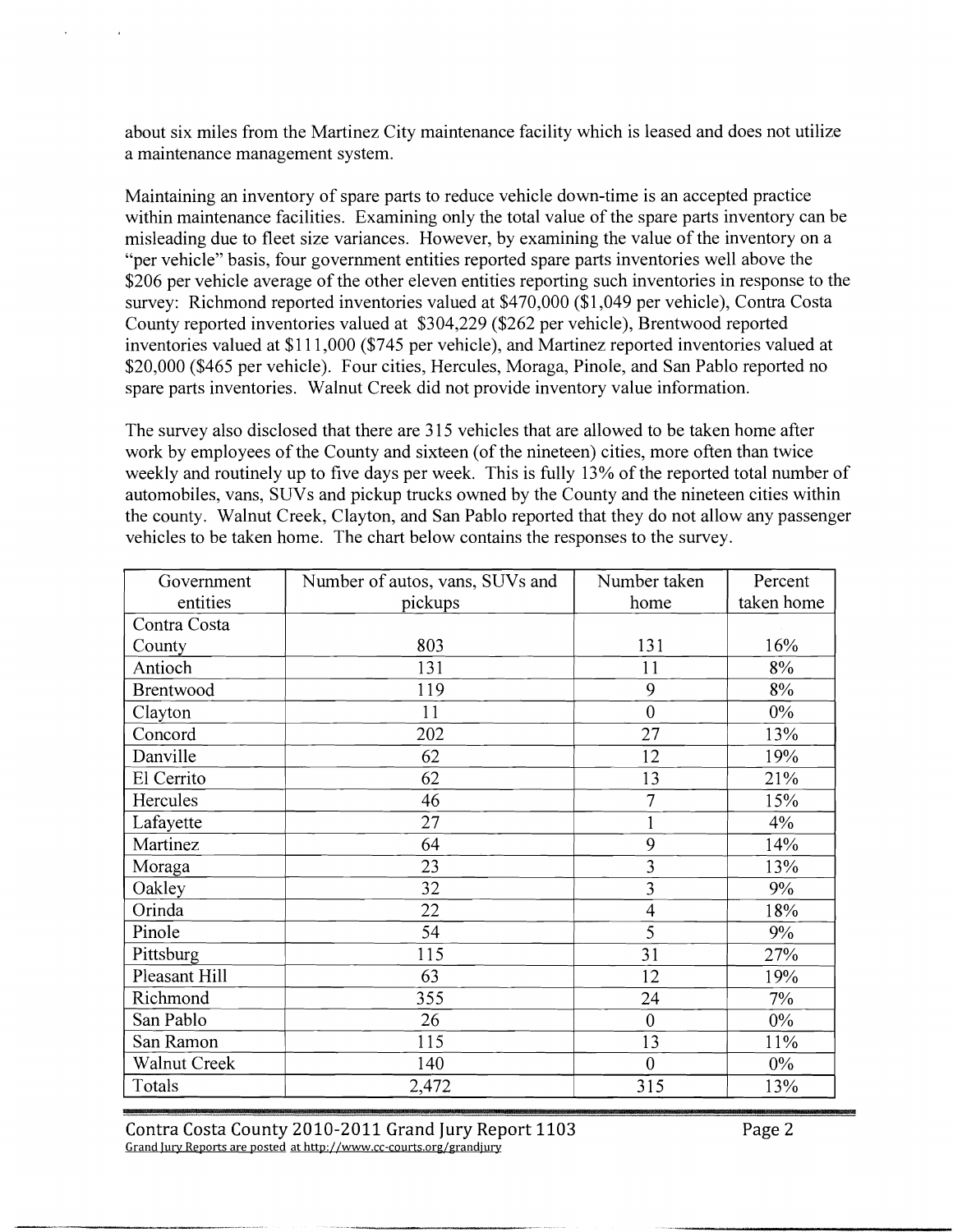While the Grand Jury did not inquire into the justification behind these vehicles being taken home, it believes that this practice places additional costs on the taxpayers within the individual jurisdictions and subjects the entities to increased public liability risks. Factoring in a 44-mile round-trip per take-home vehicle per day (Contra Costa County Commute Profile 2005)<sup>1</sup>, a frequency of between two to five days per week, and using the cost per mile figures provided by the reporting entities (or substituting an IRS reimbursement rate in cases where costs were not provided or could not be determined), the County (as an individual entity) is incurring additional costs of between \$10,604 - \$26,5 14 per week, Pittsburg is incurring between \$2,728 - \$6,820 per week, Concord is incurring between \$2,018 - \$5,049 per week, and Richmond is incurring between \$1,452 - \$3,643 per week (the lower number in the range represents two trips per week, and the higher number represents five trips per week). Adding in the other thirteen cities that allow take-home vehicles, the aggregate cost for take-home vehicles used by the County and the cities can add from \$1,103,336 to \$2,758,413 in total additional annual operating cost to the seventeen entities allowing this practice.

The survey did not inquire into any personal use restrictions in place for those employees taking county and city-owned vehicles home. Nor did it inquire into any controls in place to calculate and report to the IRS the imputed income for any personal use of an employer-provided car.

#### **FINDINGS AND RECOMMENDATIONS**

**Finding #l.** The City of Richmond fully utilizes their maintenance management system which the Grand Jury identifies as a best practice for the County and all of the cities located within the County.

**Recommendation #l.** Available maintenance management software should be fully utilized.

**Finding #2.** Exiting the leased Martinez maintenance facility and consolidating maintenance operations with the County facility could result in cost savings to Martinez.

**Recommendation #2.** That the County Board of Supervisors and the Martinez City Council consider identifying representatives to explore the feasibility of consolidating their maintenance facilities and maintenance management systems.

**Finding #3.** Spare parts inventories in Contra Costa County, Richmond, Brentwood, and Martinez are much higher than the \$206 average of all agencies reporting such inventories.

**Recommendation #3.** That Contra Costa County, Richmond, Brentwood, and Martinez should review their spare parts purchasing practices and determine what steps can be taken to permanently reduce on-hand inventories.

www.mtc.ca.gov/library/commute profile

Contra Costa County 2010-2011 Grand Jury Report 1103 Grand Jury Reports are posted at http://www.cc-courts.org/grandjury